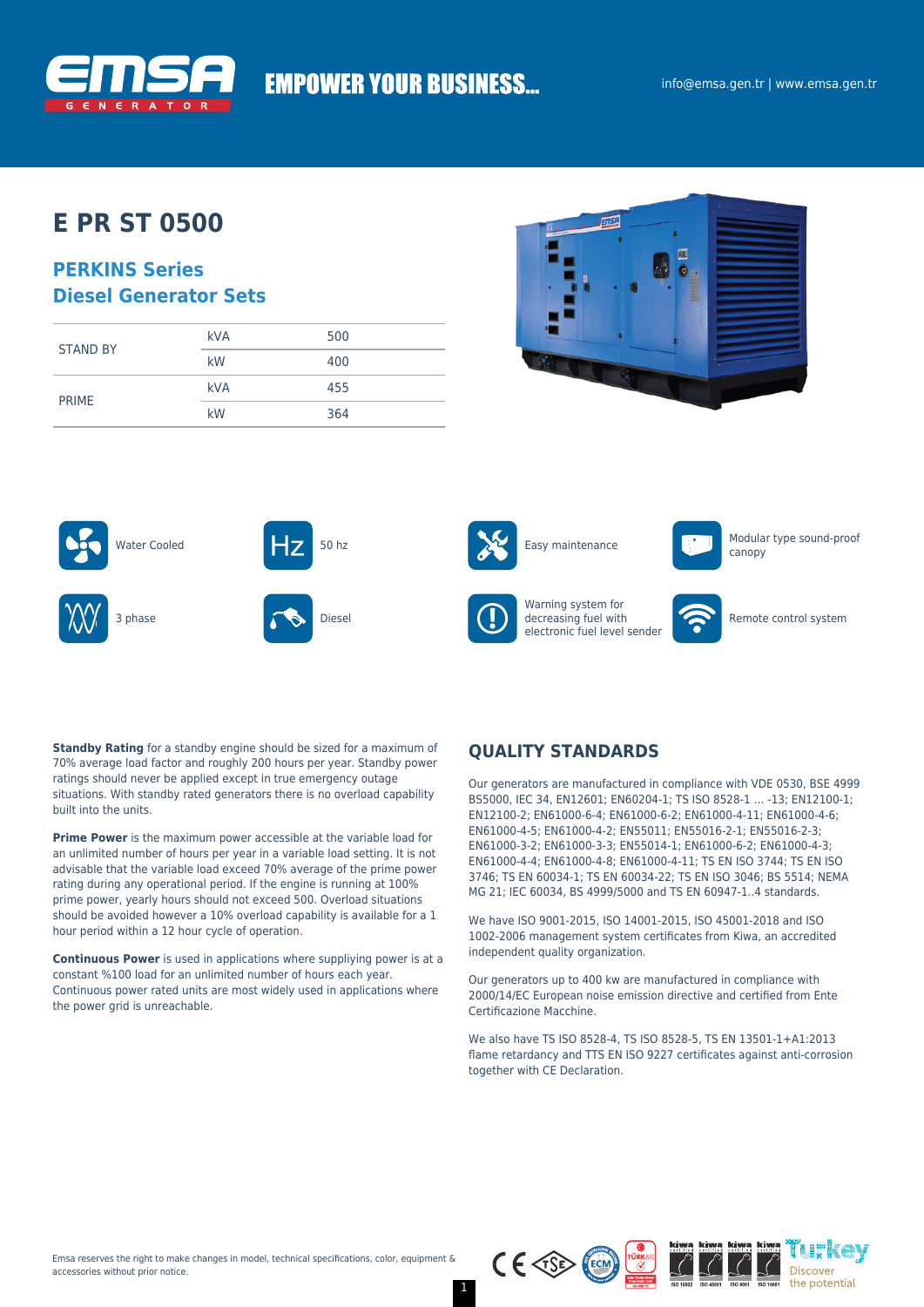



**Engine Specifications**

- PERKINS series heavy duty diesel engine
- 4 cycle, water cooling system, turbocharged intercooler induction
- Electronic governor system
- 12/24 volt self-starter and charger alternator
- Changeable air, fuel and oil filter
- Flexible fuel pipe
- Oil discharge valve and extention pipe
- Industrial type silencer, exhaust spiral or compensator
- Maintenance free battery
- Engine block water heater (in automatic models)
- Diesel gen-set maintenance and operating instructions and electrical circuit diagram

| <b>MODEL</b>             |                    | 2506A-E15TAG1 |  |
|--------------------------|--------------------|---------------|--|
| <b>POWER</b>             | <b>STAND BY kW</b> | 435           |  |
|                          | <b>PRIME kW</b>    | 396           |  |
| SPEED (rpm)              |                    | 1500          |  |
| <b>CYCLE</b>             |                    | 4             |  |
| DISPLACEMENT (It)        |                    | 15,2          |  |
| NUMBER OF CYLINDERS      |                    | 6, in line    |  |
| <b>BORE AND STROKE</b>   |                    | 137 x 171     |  |
| <b>COMPRESSION RATIO</b> |                    | 16.0:1        |  |
|                          |                    |               |  |

| <b>GOVERNOR TYPE</b>                   |                                      | Electronic                           |  |
|----------------------------------------|--------------------------------------|--------------------------------------|--|
| <b>INDUCTION</b>                       |                                      | TURBOCHARGED -<br><b>INTERCOOLER</b> |  |
| <b>COMBUSTION SYSTEM</b>               |                                      | <b>DIRECT</b>                        |  |
| <b>COOLING SYSTEM</b>                  |                                      | <b>WATER</b>                         |  |
| <b>FUEL CONSUMPTION</b><br>(lt/h)      | <b>100% OF PRIME</b><br><b>POWER</b> | 95                                   |  |
|                                        | 75% OF PRIME<br><b>POWER</b>         | 72                                   |  |
|                                        | 50% OF PRIME<br><b>POWER</b>         | 50                                   |  |
| TOTAL LUBRICATION SYSTEM CAPACITY (It) |                                      | 62                                   |  |
| TOTAL COOLANT CAPACITY (It)            |                                      | 58                                   |  |
|                                        |                                      |                                      |  |



## **Alternator Specifications**

- Brushless, single bearing, flexible disc 4 poles alternator for harmonic failure
- H type isolation class
- $\bullet$  IP 21-23 protection class
- Self exciter

| <b>BRAND</b>           | <b>STAMFORD</b>   |
|------------------------|-------------------|
| <b>MODEL</b>           | $S4L1D-G$         |
| FREQUENCY (HZ)         | 50                |
| POWER (KVA)            | 500               |
| <b>DESIGN</b>          | 4 pole, brushless |
| <b>CONNECTION TYPE</b> | Star              |
| VOLTAGE (V)            | 400               |

|  | Electronic automatic voltage regulator |  |
|--|----------------------------------------|--|
|  |                                        |  |

- Stator 2/3 step for harmonic failure
- The alternator windings are protected by insulating varnish against oil and acid

| <b>PHASE</b>                    | З                |
|---------------------------------|------------------|
| A.V.R.                          | AS440            |
| <b>VOLTAGE REGULATION (+/-)</b> | $±1\%$           |
| <b>INSULATION SYSTEM</b>        | Class H          |
| <b>PROTECTION</b>               | IP <sub>23</sub> |
| <b>RATED POWER FACTOR</b>       | 0,8              |
| WEIGHT COMP. ALTERNATOR (KG)    | 1190             |

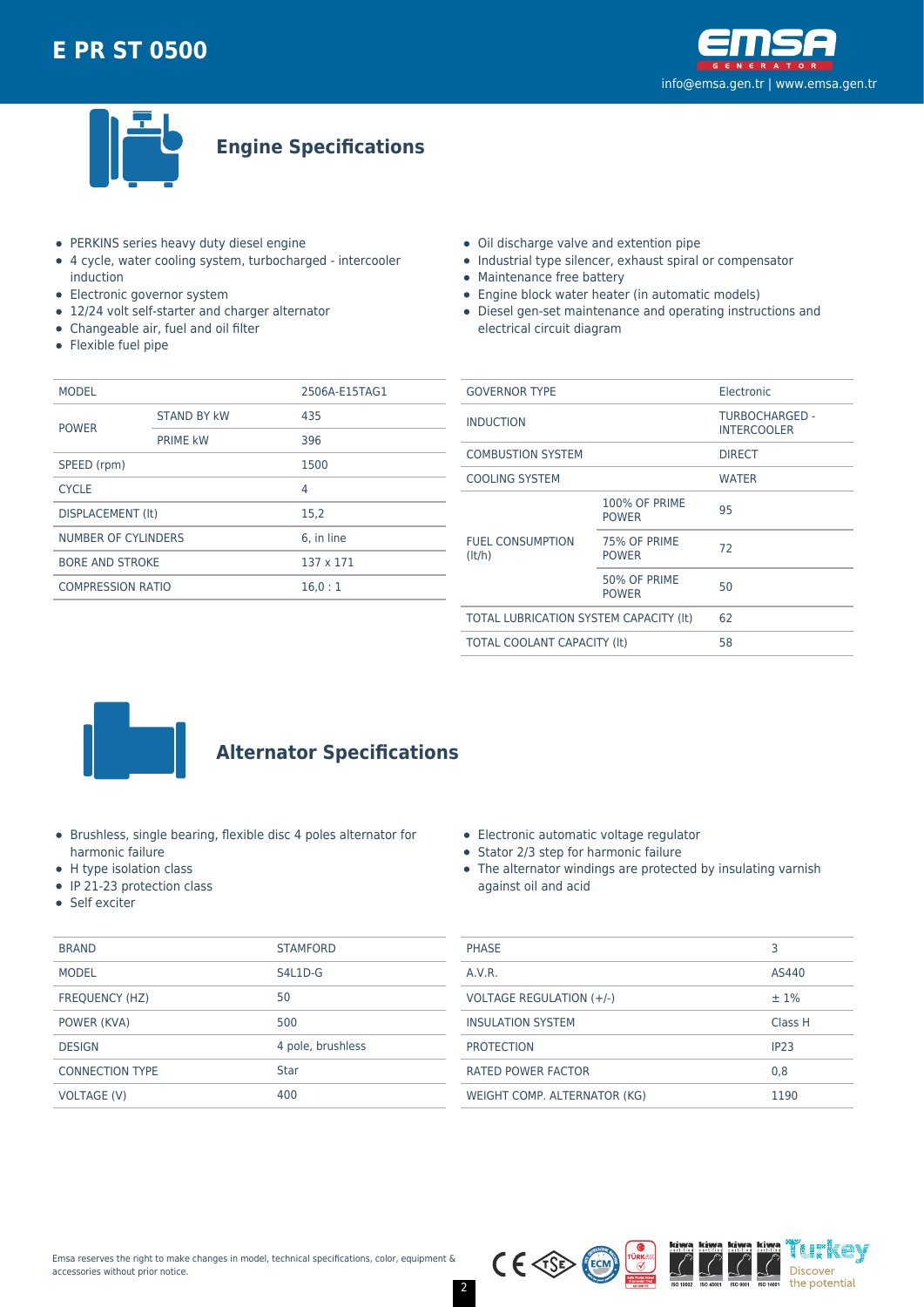



### **Genset Controllers**



### **Datakom**

### **SMART 500-MK2**

**The SMART 500-MK2 is a cost effective genset controller ready for BMS integration and internet monitoring**

#### **FEATURES**

- Diesel and gas genset support  $\bullet$
- 400Hz operation support  $\bullet$
- $\bullet$ 400 event logs, full snapshot
- All parameters front panel editable  $\bullet$
- 3 level configuration password
- 128x64 graphical LCD display  $\bullet$
- Downloadable languages
- $\bullet$ Waveform display of V & I  $\bullet$
- Harmonic analysis of V & I 16Amp MCB & GCB outputs
- 8 configurable digital inputs  $\bullet$
- $\bullet$ Inputs expandable to 40
- 6 configurable digital outputs  $\bullet$
- Outputs expandable to 38  $\bullet$
- 3 configurable analog inputs
- Both CANBUS-J1939 & MPU  $\bullet$
- 3 configurable service alarms  $\bullet$
- $\bullet$ Multiple automatic exerciser
- Weekly operation schedule  $\blacksquare$
- $\bullet$ Dual mutual standby with equal aging of gensets
- Manual "speed fine adjust" on  $\bullet$ selected ECUs
- 
- Automatic fuel pump control  $\bullet$
- $\bullet$ Disable protections feature
- Excess power protection
- Reverse power protection  $\bullet$
- Overload IDMT protection
- Load shedding, dummy load
- Multiple load management  $\bullet$
- Current unbalance protection
- Voltage unbalance protection
- $\bullet$ Fuel filling & fuel theft alarms
- $\bullet$  Battery back-up real time clock
- $\bullet$  Idle speed control
- **•** Battery charge run enabled
- $\bullet$ Combat mode support
- $\bullet$ Multiple nominal conditions
- Tactor & MCB drive
- 4 quadrant genset power counters
- Mains power counters
- Fuel filling counter
- $\bullet$ Fuel consumption counter  $\bullet$
- Modem diagnostics display Configurable through USB, RS-485  $\bullet$
- and GPRS
- Free configuration program
- $\bullet$ Allows SMS controls
- $\bullet$ Ready for central monitoring
- Mobile genset support
- $\bullet$
- Automatic GSM geo-location  $\bullet$
- $\bullet$ GPS connectivity (RS232)
- $\bullet$ Easy USB firmware upgrade
- IP65 rating with standard gasket

#### **MEASUREMENTS**

- Mains & genset PN/PP voltages
- Mains & genset frequency
- $\bullet$  Mains & genset phase currents
- Mains & genset neutral currents  $\bullet$
- Mains & genset, phase & total, kW,
- kVA, kVAr, pf
- 
- **•** Engine speed
- **•** Battery voltage

#### **COMMUNICATIONS**

- 4-band GPRS modem (optional)
- **CONTRACTE OF LISR Device**
- RS-485 (2400-115200baud)
- RS-232 (2400-115200baud)  $\bullet$
- $\bullet$  J1939-CANBUS
- **Geo-locating through GSM**
- GPS support (RS-232)
- **•** Internet Central Monitoring
- SMS message sending  $\bullet$
- E-mail sending
- Free PC software: Rainbow Plus
- Modbus RTU

#### **FUNCTIONALITIES**

- AMF unit
- ATS unit
- Remote start controller
- Manual start controller
- Engine controller
- $\bullet$  Remote display panel
- $\bullet$  Harmonic analysis of V & I
- Internal battery (optional)

'i h'kev

Discover the potential

#### **TOPOLOGIES**

- 3 ph 4 w, star & delta
- $\bullet$  3 ph 3 w, 2 CTs
- $\bullet$  2 ph 3 w
- $\bullet$  1 phase 2 wires

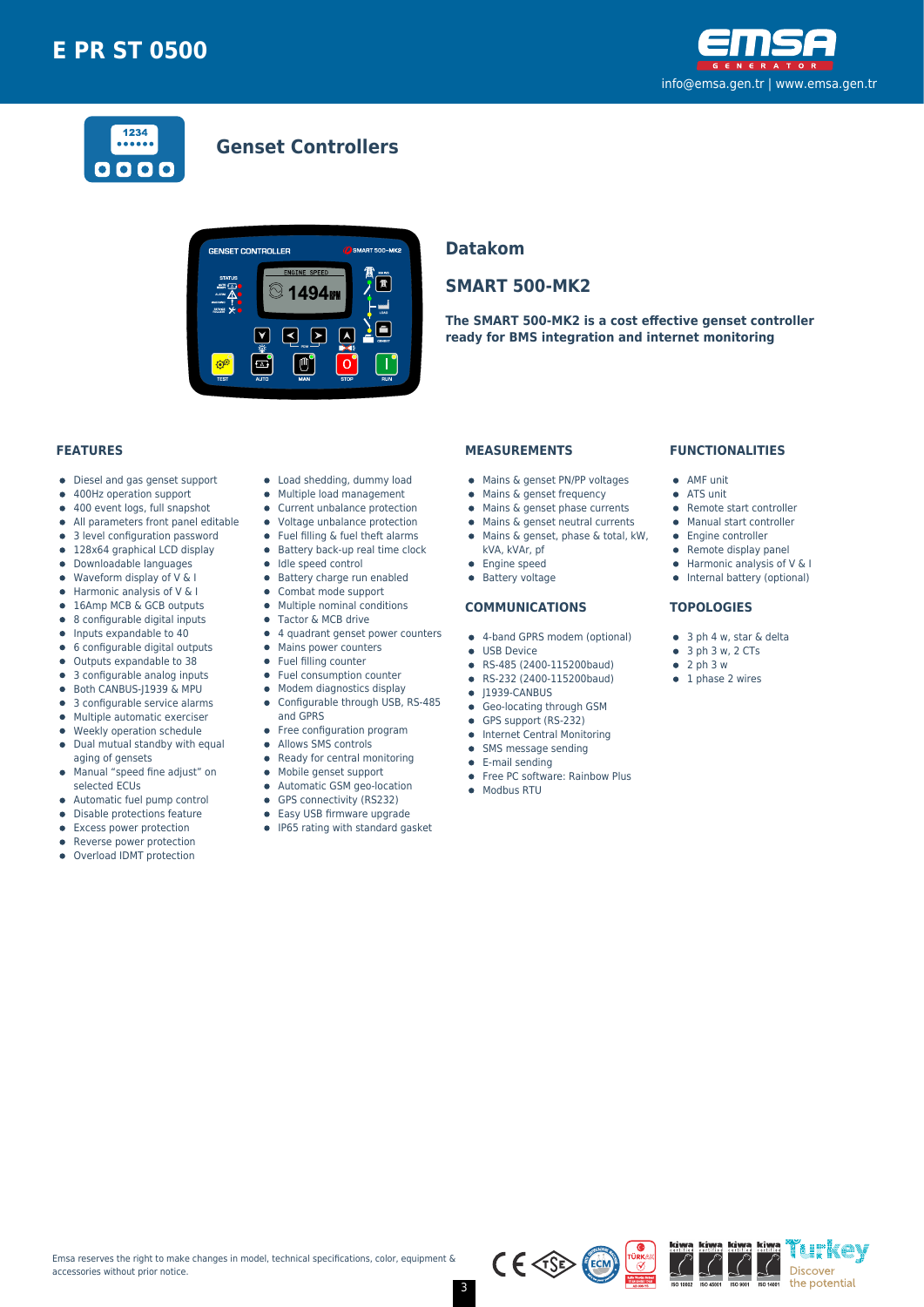

#### **OPTIONAL GENSET CONTROLLERS OPTIONAL**

Next generation single gen-set controllers for Stand-by and Primepower applications combining multi-functionality and wide communication with EFI engines.

Datakom SMART 200 Datakom D500 Datakom D500-GSM DEEPSEA 6120 DEEPSEA 7320 ComAp AMF25



















|                                                              | <b>Datakom</b><br><b>SMART 200</b> | <b>Datakom</b><br>SMART500-MK2 | <b>Datakom</b><br><b>D500</b> | <b>Datakom</b><br><b>D500-GSM</b> | <b>DEEPSEA</b><br>6120 | <b>DEEPSEA</b><br>7320 | <b>ComAp</b><br><b>AMF25</b> |
|--------------------------------------------------------------|------------------------------------|--------------------------------|-------------------------------|-----------------------------------|------------------------|------------------------|------------------------------|
| <b>AUTOMATIC MAINS</b><br><b>MONITORING</b>                  | ✔                                  | $\checkmark$                   | ✓                             | ✓                                 | ✔                      | ✓                      | ✔                            |
| <b>MANUEL START</b>                                          | ✓                                  | $\checkmark$                   | ✓                             | ✓                                 | ✓                      | ✔                      | ✔                            |
| <b>REMOTE START</b>                                          | ✓                                  | $\checkmark$                   | ✓                             | ✓                                 | ✓                      | ✓                      | ✓                            |
| <b>REMOTE MONITORING</b><br><b>WITH SIM CARD</b>             | <b>OPTIONAL</b>                    | <b>OPTIONAL</b>                | <b>OPTIONAL</b>               | ✔                                 | χ                      | <b>OPTIONAL</b>        | <b>OPTIONAL</b>              |
| <b>1 ADITIONAL OPTION</b><br>(HORN, OIL-FUEL HEATER<br>ETC.) | χ                                  | <b>OPTIONAL</b>                | <b>OPTIONAL</b>               | <b>OPTIONAL</b>                   | <b>OPTIONAL</b>        | <b>OPTIONAL</b>        | <b>OPTIONAL</b>              |
| <b>LIGHT WARNING AND</b><br><b>MIMIC DIAGRAM</b>             | J                                  | ✓                              | ✓                             | ✔                                 | ✓                      | ✔                      | ✔                            |
| <b>BATTERY CHARGER</b>                                       | ✓                                  | $\checkmark$                   | ✓                             | ✓                                 | ✓                      | $\checkmark$           | ✔                            |
| <b>RS-485 COMMUNICATION</b>                                  | <b>OPTIONAL</b>                    | <b>OPTIONAL</b>                | ✓                             | ✓                                 | χ                      | ✔                      | <b>OPTIONAL</b>              |
| <b>ETHERNET (TCP-IP)</b><br><b>COMMUNICATION</b>             | χ                                  | ✔                              | ✓                             | ✓                                 |                        | <b>OPTIONAL</b>        | <b>OPTIONAL</b>              |

#### **GENSET CONTROLLERS FOR SYNCHRONIZATION SYSTEMS OPTIONAL**

Next generation synchronizing genset controller capable of every communication and functionality.









DEEPSEA 8610 DEEPSEA 8620 DEEPSEA 8660 ComAp InteliGen BaseBox ComAp InteliGen 200